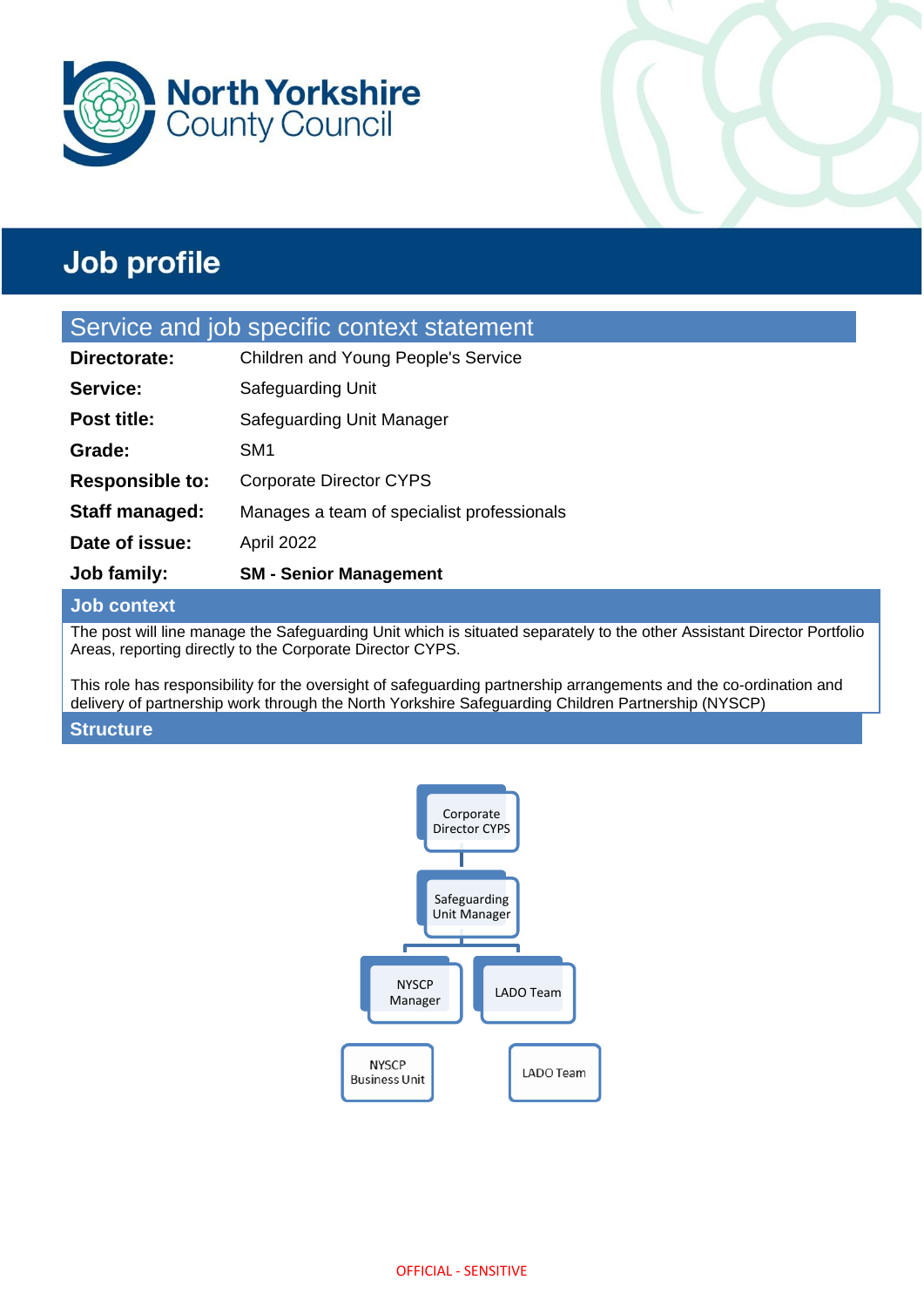



## **Job Description**

| <b>Job purpose</b>                 | The core focus of this job is to lead and manage a dedicated Safeguarding<br>Unit which meets key statutory functions whilst also supporting and<br>driving delivery of the safeguarding partnership arrangement of the<br>NYSCP.<br>The Manager directly reports to the Director of CYPS and undertakes<br>strategic safeguarding work on behalf of the Director pertaining to NYSCP<br>arrangements and CYPS.<br>Provides support to CYPS leads on partnership arrangements and<br>safeguarding matters.<br>The Safeguarding Unit implements, drives and co-ordinates safeguarding<br>work and ensures effective services for children and families pertaining to<br>the work of the three safeguarding partners and relevant agencies.<br>The Manager formally acts as the Local Authority Designated Officer for<br>allegations against staff and volunteers                                                                                                                                                                                                                                                                                                                                                                                          |
|------------------------------------|-----------------------------------------------------------------------------------------------------------------------------------------------------------------------------------------------------------------------------------------------------------------------------------------------------------------------------------------------------------------------------------------------------------------------------------------------------------------------------------------------------------------------------------------------------------------------------------------------------------------------------------------------------------------------------------------------------------------------------------------------------------------------------------------------------------------------------------------------------------------------------------------------------------------------------------------------------------------------------------------------------------------------------------------------------------------------------------------------------------------------------------------------------------------------------------------------------------------------------------------------------------|
| <b>Operational</b><br>management   | To line-manage the NYSCP Manager and NYSCP functions.<br>$\bullet$<br>To line manage the, the LADO Manager and LADO functions. .<br>$\bullet$<br>Act as NYSCP Executive advisor in relation to NYSCP arrangements and undertake<br>$\bullet$<br>strategic work on behalf of the Director in relation to this, as required.<br>Identify, oversee and co-ordinate strategic safeguarding challenge where required,<br>$\bullet$<br>on behalf of the NYSCP Executive and the three safeguarding partners.<br>Identify, develop and implement innovative and best practice.<br>$\bullet$<br>Oversee the NYSCP Multi-agency Child Exploitation arrangements and operational<br>$\bullet$<br>responsibility for the management of MACE Level Two.<br>Co-ordinate the work of the NYSCP with other relevant partnerships and boards to<br>$\bullet$<br>create efficiency and effectiveness in relation to safeguarding at strategic and<br>operational levels.<br>Represent NYCC CYPS at NYSCP and other relevant strategic meetings.<br>٠<br>Provision of safeguarding and partnership support and advice to NYCC leads and<br>٠<br>managers.<br>Responsibility for strategic and operational management of LADO for NYCC and<br>٠<br>provision of LADO advice. |
| <b>Communications</b>              | To analyse and summarise for other audiences (e.g. Senior Managers) guidance<br>$\bullet$<br>and regulations produced by Government and other National Bodies on the<br>safeguarding of children and young people.<br>To provide strategic and operational advice and consultation to a range of other<br>٠<br>professionals in relation to safeguarding children, including the management of<br>allegations against professionals.<br>To enhance the specific profile of Safeguarding and the work of the NYSCP across<br>٠<br>the three safeguarding partners and relevant agencies.                                                                                                                                                                                                                                                                                                                                                                                                                                                                                                                                                                                                                                                                   |
| Partnership /<br>corporate working | To oversee and co-ordinate NYSCP activity including the chairing of NYSCP and<br>$\bullet$<br>other meeting structures pertaining to safeguarding, as required.<br>To represent the interests of the Safeguarding Unit in relation to internal and<br>external audiences.                                                                                                                                                                                                                                                                                                                                                                                                                                                                                                                                                                                                                                                                                                                                                                                                                                                                                                                                                                                 |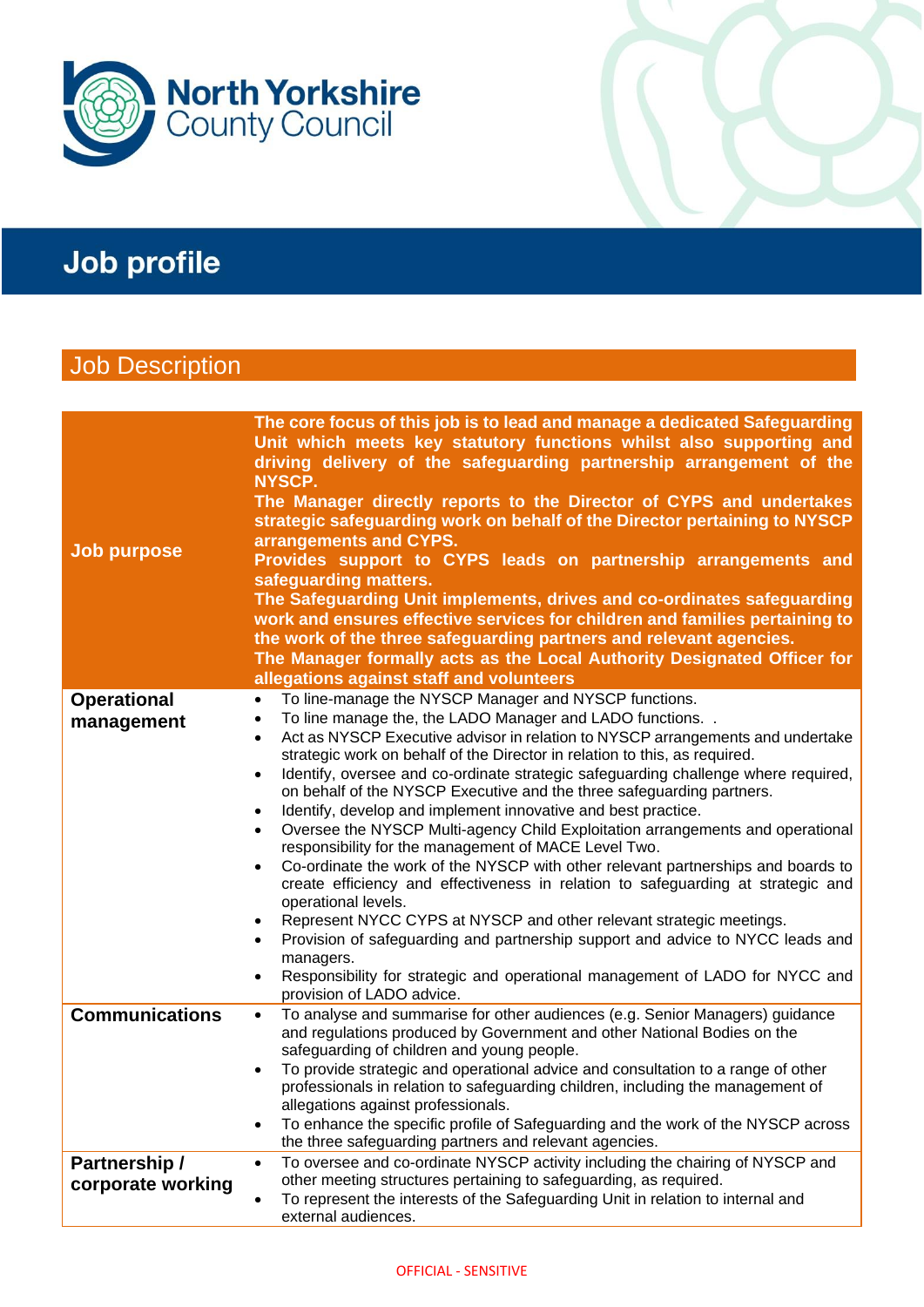



| $\bullet$                                                             | To represent NYCC on the NYSCP and other relevant safeguarding groups in<br>order to help formulate the Authority's policies and procedures with respect to<br>safeguarding and other related matters.<br>To initiate and develop opportunities to collaborate with external organisations<br>(including other Local Authorities, safeguarding boards and partners) in the interest<br>of practice improvement, organisational effectiveness and financial efficiency                                                                               |
|-----------------------------------------------------------------------|-----------------------------------------------------------------------------------------------------------------------------------------------------------------------------------------------------------------------------------------------------------------------------------------------------------------------------------------------------------------------------------------------------------------------------------------------------------------------------------------------------------------------------------------------------|
| <b>Resource</b>                                                       | To manage the designated budget for the unit.                                                                                                                                                                                                                                                                                                                                                                                                                                                                                                       |
| management                                                            | Take overall responsibility for the workload and deployment of staff working within<br>the unit.                                                                                                                                                                                                                                                                                                                                                                                                                                                    |
| <b>Strategic</b><br>$\bullet$<br>$\bullet$<br>management<br>$\bullet$ | Undertake strategic safeguarding work as directed by the Director of CYPS<br>Act as a safeguarding advisor to NYSCP and support the CYPS Director and<br><b>Heads of Service</b><br>Ensure NYSCP and relevant CYPS policies and procedures are up to date and<br>compliant with statutory requirements. Contributes to NYCC CYPS strategic<br>decision making at AD and Heads of Service level and supports planning<br>processes, practice model and procedures. Produce strategic reports and analysis<br>with regard to key issues and outcomes. |
| Safeguarding<br>٠                                                     | To be highly committed to safeguarding and promoting the welfare of children,<br>young people and adults, raising concerns and intervening as appropriate where<br>deficiencies are identified                                                                                                                                                                                                                                                                                                                                                      |
| $\bullet$                                                             | To champion the safeguarding agenda and the work of the NYSCP and NYCC at a<br>local, regional and national level.                                                                                                                                                                                                                                                                                                                                                                                                                                  |

## **Person Specification**

| <b>Essential upon appointment</b>                                                                                                                                                                                                  | Desirable on<br>appointment                     |
|------------------------------------------------------------------------------------------------------------------------------------------------------------------------------------------------------------------------------------|-------------------------------------------------|
| <b>Knowledge</b>                                                                                                                                                                                                                   |                                                 |
| In depth knowledge of current guidance, legislation and practice with<br>respect to safeguarding children and young people.                                                                                                        |                                                 |
| National guidance and legislation relating to children and young persons<br>$\bullet$                                                                                                                                              |                                                 |
| Policies and procedures in relation to Child Protection and Safeguarding                                                                                                                                                           |                                                 |
| <b>Experience</b>                                                                                                                                                                                                                  |                                                 |
| Extensive safeguarding experience within a relevant professional field at<br>strategic and operational level.                                                                                                                      | Experience of responding<br>to media enquiries. |
| Proven and effective experience of the management of resources in a<br>$\bullet$<br>changing organisational environment, including human and financial<br>resources.                                                               |                                                 |
| Substantial experience of intra and inter-agency work at senior manager /<br>$\bullet$<br>leadership level. Able to demonstrate examples of making a practical<br>difference and evidence of challenge and improvement of practice |                                                 |
| Experience of developing strategic plans based on needs assessment and<br>$\bullet$<br>delivery of required outcomes.                                                                                                              |                                                 |
| Leading on provision of strategic advice, consultation and participation<br>activity.                                                                                                                                              |                                                 |
| Experience of policy and service planning and development<br>$\bullet$                                                                                                                                                             |                                                 |
| Experience of managing and delivering against performance indicators in a<br>$\bullet$<br>complex operational environment.                                                                                                         |                                                 |